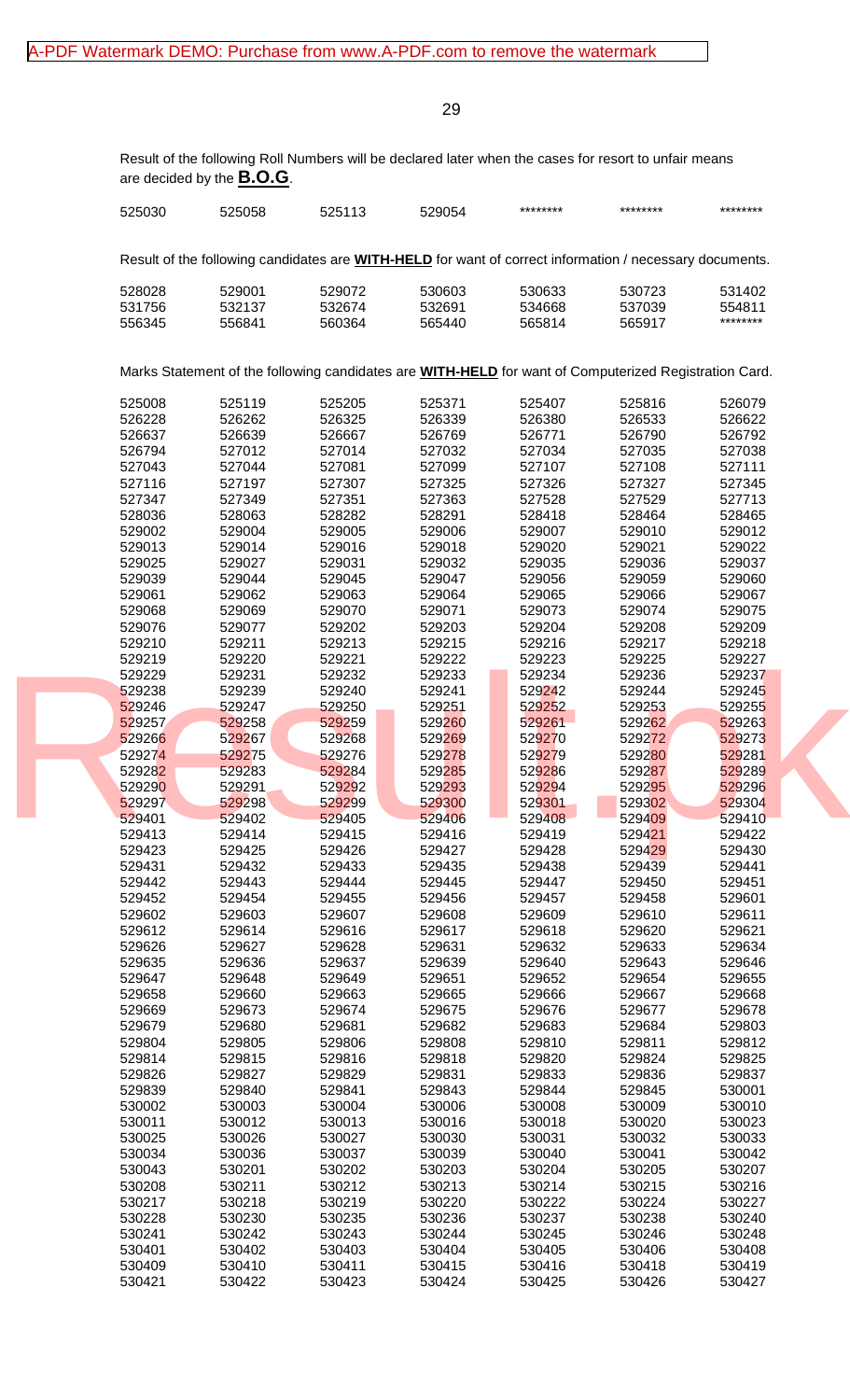| 530428           | 530429           | 530601           | 530602           | 530604           | 530605           | 530606           |  |
|------------------|------------------|------------------|------------------|------------------|------------------|------------------|--|
| 530607           | 530608           | 530609           | 530610           | 530611           | 530612           | 530613           |  |
|                  |                  |                  |                  |                  |                  |                  |  |
| 530614           | 530615           | 530616           | 530617           | 530618           | 530619           | 530620           |  |
| 530621           | 530625           | 530626           | 530627           | 530628           | 530629           | 530630           |  |
| 530631           | 530632           | 530637           | 530638           | 530639           | 530640           | 530641           |  |
|                  |                  |                  |                  |                  |                  |                  |  |
| 530645           | 530646           | 530648           | 530649           | 530650           | 530651           | 530652           |  |
| 530653           | 530654           | 530655           | 530656           | 530657           | 530658           | 530659           |  |
| 530660           | 530664           | 530665           | 530667           | 530668           | 530669           | 530670           |  |
|                  |                  |                  |                  |                  |                  |                  |  |
| 530671           | 530672           | 530673           | 530677           | 530678           | 530679           | 530680           |  |
| 530681           | 530682           | 530683           | 530684           | 530685           | 530688           | 530689           |  |
|                  |                  |                  |                  |                  |                  |                  |  |
| 530690           | 530691           | 530692           | 530693           | 530694           | 530695           | 530696           |  |
| 530697           | 530698           | 530700           | 530701           | 530702           | 530703           | 530704           |  |
| 530705           | 530706           | 530707           | 530708           | 530710           | 530711           | 530712           |  |
|                  |                  |                  |                  |                  |                  |                  |  |
| 530713           | 530714           | 530715           | 530716           | 530717           | 530718           | 530719           |  |
| 530720           | 530722           | 530724           | 530725           | 530726           | 530727           | 530728           |  |
| 530729           | 530731           | 530734           | 530735           | 530736           | 530737           | 530738           |  |
|                  |                  |                  |                  |                  |                  |                  |  |
| 530739           | 530740           | 530741           | 530742           | 530743           | 530744           | 530745           |  |
| 530746           | 530747           | 530748           | 530749           | 530750           | 530751           | 530752           |  |
|                  |                  |                  |                  |                  |                  |                  |  |
| 530753           | 530754           | 531002           | 531003           | 531004           | 531005           | 531006           |  |
| 531008           | 531009           | 531010           | 531011           | 531012           | 531013           | 531014           |  |
| 531016           | 531017           | 531018           | 531019           | 531020           | 531021           | 531022           |  |
|                  |                  |                  |                  |                  |                  |                  |  |
| 531024           | 531025           | 531026           | 531027           | 531028           | 531030           | 531032           |  |
| 531033           | 531034           | 531035           | 531036           | 531037           | 531038           | 531040           |  |
| 531041           | 531042           | 531043           | 531044           | 531045           | 531046           | 531047           |  |
|                  |                  |                  |                  |                  |                  |                  |  |
| 531049           | 531050           | 531051           | 531052           | 531053           | 531055           | 531056           |  |
| 531057           | 531059           | 531060           | 531061           | 531062           | 531063           | 531064           |  |
| 531065           | 531066           | 531069           | 531070           | 531071           | 531073           | 531074           |  |
|                  |                  |                  |                  |                  |                  |                  |  |
| 531075           | 531076           | 531077           | 531078           | 531079           | 531080           | 531081           |  |
| 531082           | 531085           | 531087           | 531090           | 531091           | 531092           | 531093           |  |
|                  |                  |                  |                  |                  |                  |                  |  |
| 531094           | 531095           | 531096           | 531097           | 531098           | 531099           | 531101           |  |
| 531102           | 531103           | 531106           | 531107           | 531109           | 531110           | 531111           |  |
| 531112           | 531115           | 531116           | 531117           | 531120           | 531121           | 531122           |  |
|                  |                  |                  |                  |                  |                  |                  |  |
| 531123           | 531124           | 531125           | 531126           | 531127           | 531128           | 531129           |  |
| 531131           | 531132           | 531133           | 531135           | 531136           | 531137           | 531138           |  |
| 531139           | 531140           | 531141           | 531142           | 531143           | 531144           | 531145           |  |
|                  |                  |                  |                  |                  |                  |                  |  |
|                  |                  |                  |                  |                  |                  |                  |  |
| 531146           | 531147           | 531148           | 531149           | 531150           | 531153           | 531155           |  |
|                  |                  |                  |                  |                  |                  |                  |  |
| 531156           | 531157           | 531158           | 531159           | 531160           | 531161           | 531162           |  |
| 531163           | 531164           | 531165           | 531166           | 531167           | 531168           | 531169           |  |
| 531170           | 531171           | 531172           | 531173           |                  |                  | 531176           |  |
|                  |                  |                  |                  | 531174           | 531175           |                  |  |
| 531177           | 531178           | 531179           | 531180           | 531181           | 531182           | 531183           |  |
| 531184           | 531185           | 531186           | 531187           | 531188           | 531189           | 531190           |  |
|                  |                  |                  |                  |                  |                  | 531403           |  |
| 531191           | 531192           | 531193           | 531194           |                  | 531401           |                  |  |
| 531405           | 531406           | 531407           | 531408           | 531195           | $-531502$        | 531503           |  |
| 531504           | 531505           | 531506           | 531507           | 531508           | 531509           | 531510           |  |
|                  |                  |                  |                  |                  |                  |                  |  |
| 531513           | 531514           | 531515           | 531516           | 531517           | 531518           | 531519           |  |
| 531520           | 531521           | 531701           | 531702           | 531705           | 531706           | 531707           |  |
| 531708           | 531709           | 531710           | 531711           | 531712           | 531713           | 531714           |  |
|                  |                  |                  |                  |                  |                  |                  |  |
| 531716           | 531717           | 531719           | 531720           | 531721           | 531723           | 531725           |  |
| 531727           | 531728           | 531730           | 531731           | 531732           | 531734           | 531737           |  |
| 531738           | 531741           | 531743           | 531744           | 531745           | 531748           | 531749           |  |
|                  |                  |                  |                  |                  |                  |                  |  |
| 531750           | 531751           | 531752           | 531753           | 531754           | 531757           | 531758           |  |
| 531759           | 531761           | 531762           | 531763           | 531764           | 532001           | 532002           |  |
| 532004           | 532101           | 532103           | 532106           | 532107           | 532108           | 532109           |  |
|                  |                  |                  |                  |                  |                  |                  |  |
| 532111           | 532112           | 532115           | 532116           | 532118           | 532119           | 532120           |  |
| 532121           | 532122           | 532123           | 532124           | 532127           | 532128           | 532131           |  |
| 532133           | 532134           | 532136           | 532138           | 532301           | 532302           | 532303           |  |
|                  |                  |                  |                  |                  |                  |                  |  |
| 532304           | 532305           | 532306           | 532307           | 532308           | 532309           | 532310           |  |
| 532311           | 532312           | 532313           | 532314           | 532315           | 532316           | 532317           |  |
|                  |                  | 532322           |                  |                  |                  | 532326           |  |
| 532318           | 532320           |                  | 532323           | 532324           | 532325           |                  |  |
| 532327           | 532328           | 532329           | 532330           | 532332           | 532333           | 532335           |  |
| 532336           | 532337           | 532340           | 532341           | 532342           | 532343           | 532345           |  |
|                  |                  |                  |                  |                  |                  |                  |  |
| 532346           | 532347           | 532350           | 532351           | 532352           | 532353           | 532358           |  |
| 532359           | 532360           | 532362           | 532364           | 532365           | 532366           | 532367           |  |
| 532369           | 532370           | 532371           | 532372           | 532373           | 532374           | 532376           |  |
|                  |                  |                  |                  |                  |                  |                  |  |
| 532377           | 532378           | 532379           | 532380           | 532381           | 532606           | 532608           |  |
| 532610           | 532611           | 532612           | 532613           | 532614           | 532616           | 532617           |  |
| 532620           | 532623           | 532624           | 532625           | 532626           | 532627           | 532628           |  |
|                  |                  |                  |                  |                  |                  |                  |  |
| 532630           | 532632           | 532633           | 532634           | 532636           | 532638           | 532639           |  |
| 532640           | 532641           | 532642           | 532644           | 532645           | 532646           | 532647           |  |
| 532650           | 532651           | 532652           | 532654           | 532655           | 532657           | 532658           |  |
|                  |                  |                  |                  |                  |                  |                  |  |
| 532660<br>532671 | 532661<br>532675 | 532666<br>532676 | 532667<br>532677 | 532668<br>532679 | 532669<br>532680 | 532670<br>532681 |  |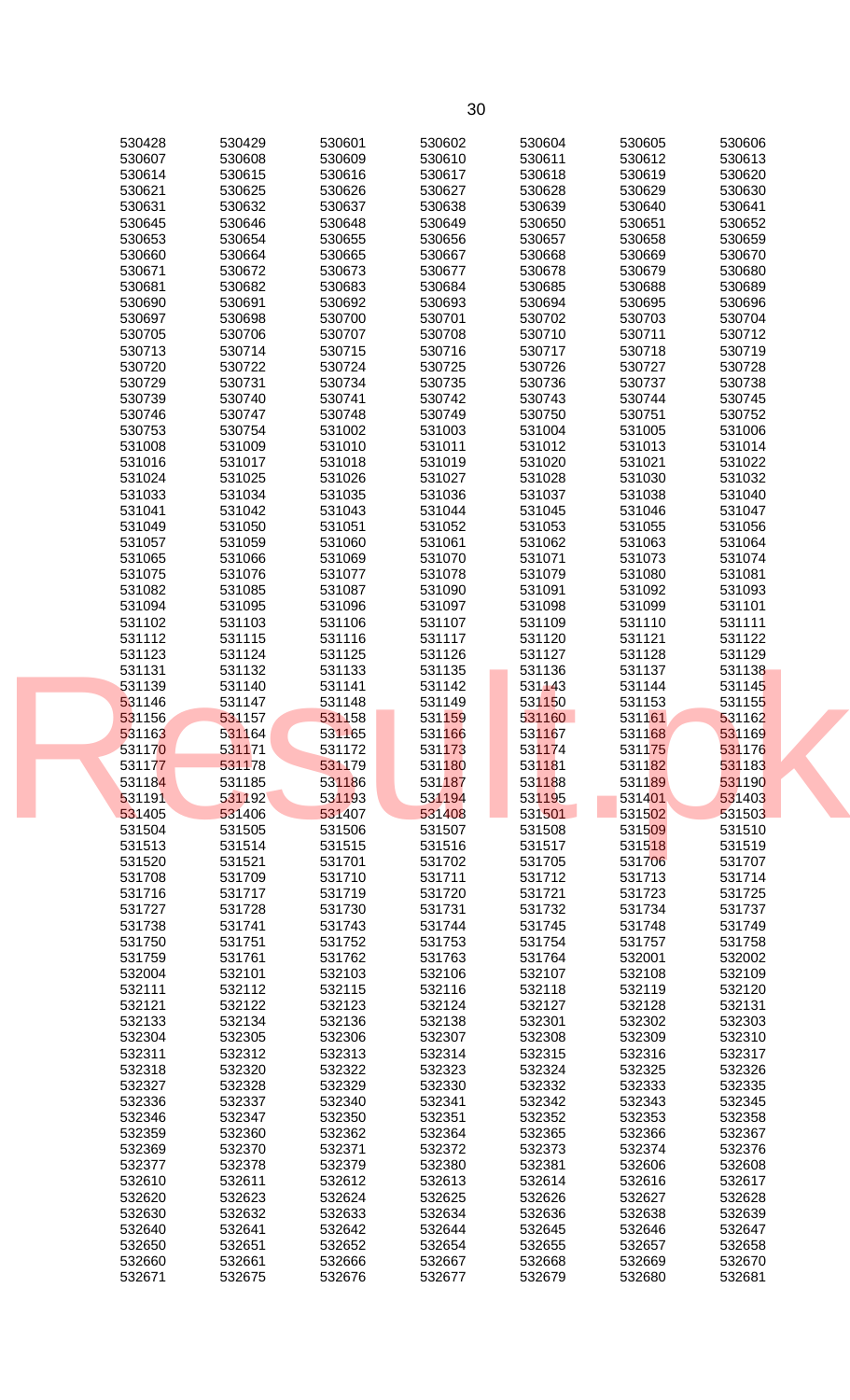| 532682           | 532683           | 532684           | 532687           | 532688           | 532689           | 532690           |  |
|------------------|------------------|------------------|------------------|------------------|------------------|------------------|--|
| 532693           | 532694           | 532695           | 532696           | 532697           | 532698           | 532699           |  |
| 532700           | 532701           | 532702           | 532703           | 532704           | 532705           | 532706           |  |
| 532707           | 532708           | 532709           | 532711           | 532712           | 532713           | 532714           |  |
|                  |                  | 532719           |                  |                  | 532722           |                  |  |
| 532715           | 532716           |                  | 532720           | 532721           |                  | 532723           |  |
| 532724           | 532725           | 532726           | 532727           | 532728           | 532729           | 532730           |  |
| 532731           | 533023           | 533045           | 533047           | 533049           | 533050           | 533051           |  |
| 533052           | 533053           | 533054           | 533065           | 533309           | 533310           | 533324           |  |
| 533356           | 533357           | 533360           | 533362           | 533372           | 533384           | 533605           |  |
| 533674           | 533675           | 533677           | 534016           | 534018           | 534019           | 534024           |  |
| 534044           | 534047           | 534052           | 534054           | 534055           | 534063           | 534301           |  |
| 534357           | 534359           | 534365           | 534367           | 534368           | 534369           | 534606           |  |
| 534612           | 534614           | 534651           | 534652           | 534653           | 534654           | 534655           |  |
| 534658           | 534659           | 534661           | 534662           | 534663           | 534664           | 534667           |  |
| 534670           | 534672           | 534673           | 534674           | 535009           | 535044           | 535047           |  |
| 535048           | 535053           | 535054           | 535055           | 535056           | 535057           | 535058           |  |
| 535059           | 535060           | 535311           | 535325           | 535326           | 535327           | 535329           |  |
|                  |                  |                  |                  |                  |                  |                  |  |
| 535334           | 535623           | 535624           | 535625           | 535630           | 535635           | 535636           |  |
| 535637           | 535642           | 535659           | 535671           | 535673           | 535675           | 535676           |  |
| 535677           | 535679           | 535682           | 535684           | 535685           | 535687           | 535688           |  |
| 535689           | 535690           | 535691           | 536007           | 536010           | 536022           | 536025           |  |
| 536028           | 536041           | 536054           | 536056           | 536060           | 536067           | 536155           |  |
| 536159           | 536160           | 536163           | 536166           | 536168           | 536170           | 536172           |  |
| 536175           | 536177           | 536190           | 536207           | 536208           | 536224           | 536228           |  |
| 536231           | 536232           | 536234           | 536236           | 536239           | 536242           | 536245           |  |
| 536503           | 536724           | 537018           | 537034           | 537068           | 537070           | 537072           |  |
| 537073           | 537079           | 537082           | 537083           | 537084           | 537401           | 537609           |  |
| 537682           | 537683           | 537685           | 537687           | 537694           | 537696           | 537698           |  |
| 538004           | 538019           | 538021           | 538022           | 538024           | 538025           | 538026           |  |
|                  |                  |                  |                  |                  |                  |                  |  |
| 538027           | 538028           | 538029           | 538032           | 538403           | 538411           | 538417           |  |
| 538434           | 538444           | 538446           | 538447           | 538451           | 538455           | 538456           |  |
| 538460           | 550109           | 550306           | 550422           | 550441           | 550530           | 550603           |  |
| 550605           | 550606           | 550607           | 550608           | 550612           | 550615           | 550616           |  |
| 550639           | 550676           | 551144           | 551335           | 551560           | 551612           | 551760           |  |
| 551845           | 552116           | 552121           | 552122           | 552124           | 552135           | 552142           |  |
| 552145           | 552160           | 552163           | 552164           | 552177           | 552307           | 552308           |  |
| 552328           | 552460           | 552502           | 552508           | 552703           | 552707           | 552857           |  |
| 552874           | 552891           | 553019           | 553101           | 553131           | 553145           | 553171           |  |
| 553176           | 553183           | 553190           | 553424           | 553436           | 553447           | 553475           |  |
| 553502           | 553512           | 553612           | 553614           | 553678           | 553703           | 553711           |  |
|                  |                  |                  |                  |                  |                  |                  |  |
| 553726           | 553727           | 553731           | 554001           | 554020           | 554072           | 554075           |  |
| 554404           | 554418           | 555000           | 555008           | 555213           | 555436           | 556001           |  |
| 556003           | 556004           | 556005           | 556006           | 556007           | 556008           | 556009           |  |
| 556010           | 556011           | 556012           | 556013           | 556014           | 556015           | 556016           |  |
| 556020           | 556021           | 556022           | 556023           | 556024           | 556025           | 556026           |  |
| 556028           | 556030           | 556031           | 556033           | 556034           | 556037           | 556039           |  |
| 556040           | 556041           | 556042           | 556043           | 556044           | 556045           | 556046           |  |
| 556047           | 556051           | 556052           | 556054           | 556055           | 556056           | 556059           |  |
| 556060           | 556061           | 556062           | 556063           | 556064           | 556065           | 556066           |  |
| 556067           | 556068           | 556072           | 556073           | 556074           | 556075           | 556076           |  |
| 556078           | 556081           | 556083           | 556085           | 556086           | 556087           | 556088           |  |
| 556089           | 556090           | 556093           | 556094           | 556095           | 556096           | 556097           |  |
| 556098           | 556099           | 556100           | 556102           | 556103           | 556104           | 556105           |  |
| 556106           | 556107           | 556108           | 556109           | 556110           | 556113           | 556114           |  |
|                  |                  |                  |                  |                  |                  |                  |  |
| 556115           | 556116           | 556301           | 556302           | 556303           | 556304           | 556306           |  |
| 556308           | 556309           | 556313           | 556315           | 556317           | 556318           | 556319           |  |
| 556320           | 556321           | 556322           | 556323           | 556324           | 556325           | 556327           |  |
| 556330           | 556332           | 556333           | 556334           | 556335           | 556336           | 556338           |  |
| 556340           | 556343           | 556344           | 556346           | 556347           | 556348           | 556349           |  |
| 556350           | 556351           | 556353           | 556355           | 556357           | 556358           | 556359           |  |
| 556360           | 556361           | 556362           | 556363           | 556364           | 556365           | 556367           |  |
| 556368           | 556369           | 556370           | 556371           | 556372           | 556501           | 556502           |  |
| 556503           |                  | 556505           | 556506           | 556507           | 556508           | 556510           |  |
|                  |                  |                  |                  |                  |                  |                  |  |
|                  | 556504           |                  |                  |                  |                  |                  |  |
| 556511           | 556512           | 556516           | 556518           | 556519           | 556520           | 556521           |  |
| 556522           | 556523           | 556524           | 556525           | 556527           | 556529           | 556530           |  |
| 556531           | 556532           | 556533           | 556534           | 556535           | 556536           | 556537           |  |
| 556538           | 556539           | 556542           | 556544           | 556545           | 556546           | 556547           |  |
| 556548           | 556549           | 556550           | 556551           | 556553           | 556555           | 556556           |  |
| 556557           | 556558           | 556559           | 556560           | 556561           | 556562           | 556563           |  |
| 556564           | 556565           | 556566           | 556567           | 556568           | 556569           | 556570           |  |
| 556571<br>556812 | 556572<br>556813 | 556573<br>556814 | 556804<br>556817 | 556805<br>556818 | 556806<br>556819 | 556808<br>556820 |  |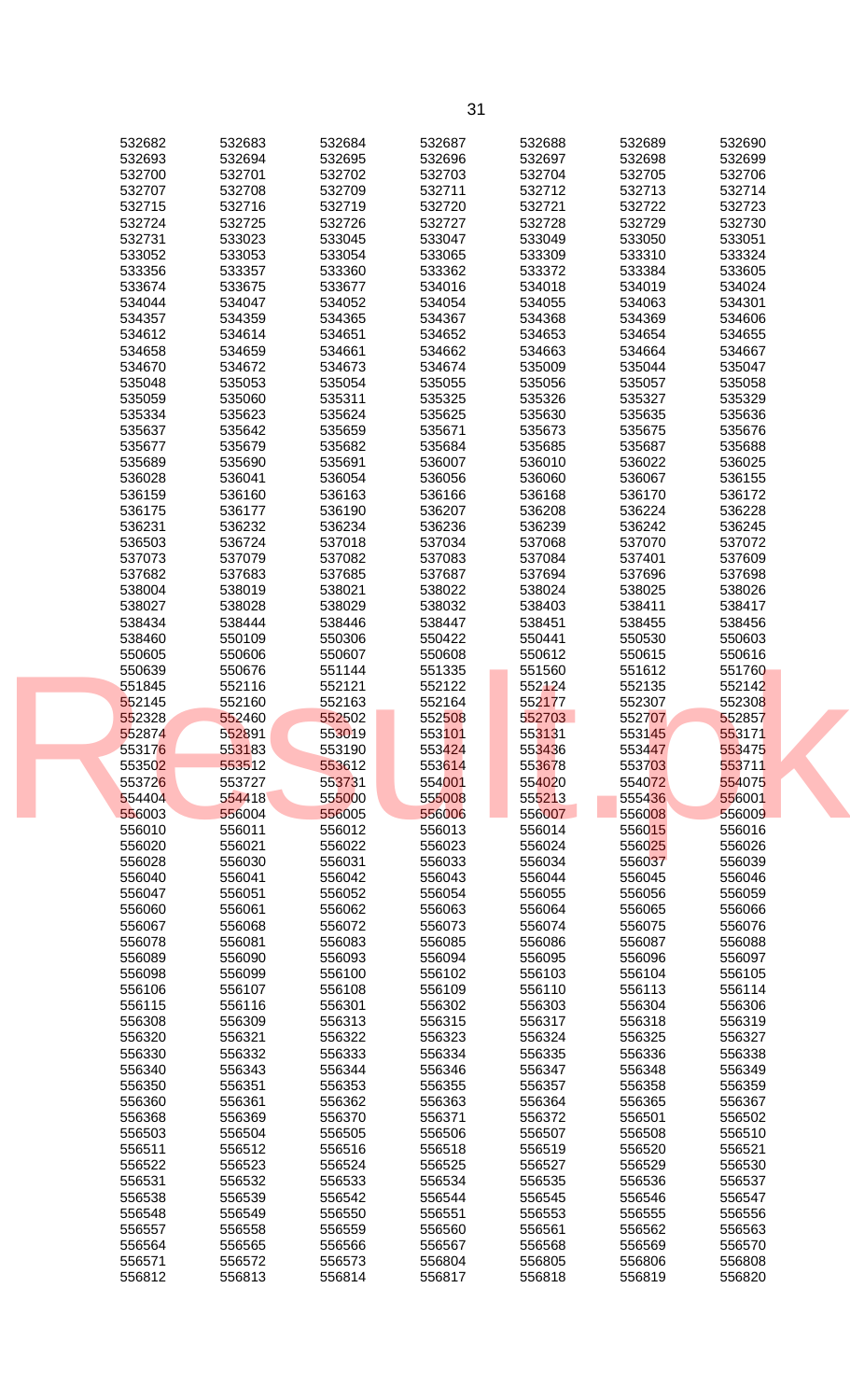| 556822 | 556823 | 556825 | 556826 | 556827 | 556830 | 556833 |  |
|--------|--------|--------|--------|--------|--------|--------|--|
| 556834 | 556835 | 556836 | 556837 | 556839 | 556840 | 556842 |  |
| 556843 | 556844 | 556845 | 556846 | 556847 | 556849 | 556850 |  |
| 556851 | 556852 | 556853 | 556854 | 556855 | 556857 | 556860 |  |
|        |        |        |        |        |        |        |  |
| 556862 | 556863 | 556865 | 556866 | 556872 | 556874 | 556875 |  |
| 556877 | 556878 | 556879 | 556880 | 556881 | 556882 | 556883 |  |
| 556884 | 556885 | 556886 | 556887 | 556888 | 556889 | 556890 |  |
| 556892 | 556895 | 556896 | 557101 | 557102 | 557103 | 557107 |  |
| 557108 | 557109 | 557113 | 557114 | 557115 | 557117 | 557120 |  |
| 557121 | 557123 | 557124 | 557125 | 557126 | 557127 | 557129 |  |
| 557131 | 557301 | 557302 | 557303 | 557306 | 557308 | 557309 |  |
| 557311 | 557313 | 557314 | 557315 | 557317 | 557318 | 557319 |  |
| 557320 | 557321 | 557323 | 557324 | 557327 | 557328 | 557329 |  |
| 557330 | 557331 | 557332 | 557333 | 557334 | 557335 | 557336 |  |
| 557337 | 557501 | 557503 | 557505 | 557506 | 557507 | 557508 |  |
|        |        |        |        |        |        |        |  |
| 557511 | 557512 | 557513 | 557514 | 557516 | 557517 | 557521 |  |
| 557523 | 557524 | 557526 | 557527 | 557528 | 557530 | 557531 |  |
| 557534 | 557535 | 557536 | 557537 | 557538 | 557539 | 557540 |  |
| 557541 | 557542 | 557543 | 557544 | 557545 | 557546 | 557549 |  |
| 557550 | 557552 | 557554 | 557559 | 557560 | 557561 | 557563 |  |
| 557801 | 557802 | 557803 | 557806 | 557807 | 557808 | 557809 |  |
| 557810 | 557811 | 557812 | 557813 | 557814 | 557815 | 557816 |  |
| 557817 | 557818 | 557819 | 557820 | 557821 | 557822 | 557823 |  |
| 558001 | 558002 | 558004 | 558005 | 558006 | 558007 | 558008 |  |
| 558009 | 558010 | 558011 | 558012 | 558013 | 558018 | 558019 |  |
| 558020 | 558021 | 558022 | 558023 | 558024 | 558029 | 558030 |  |
| 558031 | 558032 | 558036 | 558037 | 558038 | 558040 | 558041 |  |
| 558042 | 558043 | 558044 | 558045 | 558050 | 558052 | 558053 |  |
|        |        |        |        |        |        |        |  |
| 558057 | 558059 | 558060 | 558061 | 558064 | 558065 | 558066 |  |
| 558067 | 558069 | 558070 | 558072 | 558073 | 558074 | 558075 |  |
| 558077 | 558078 | 558079 | 558082 | 558083 | 558087 | 558088 |  |
| 558089 | 558090 | 558091 | 558092 | 558093 | 558094 | 558097 |  |
| 558098 | 558103 | 558105 | 558106 | 558108 | 558109 | 558110 |  |
| 558111 | 558112 | 558113 | 558114 | 558115 | 558116 | 558117 |  |
| 558402 | 558403 | 558404 | 558406 | 558407 | 558409 | 558410 |  |
| 558411 | 558412 | 558413 | 558414 | 558415 | 558416 | 558417 |  |
| 558418 | 558421 | 558422 | 558423 | 558424 | 558425 | 558426 |  |
| 558427 | 558428 | 558429 | 558430 | 558431 | 558432 | 558433 |  |
| 558434 | 558435 | 558437 | 558438 | 558439 | 558444 | 558445 |  |
|        |        |        |        |        |        |        |  |
| 558446 | 558447 | 558448 | 558449 | 558451 | 558452 | 558454 |  |
| 558455 | 558456 | 558457 | 558458 | 558459 | 558460 | 558461 |  |
| 558462 | 558463 | 558466 | 558467 | 558468 | 558469 | 558470 |  |
| 558472 | 558473 | 558474 | 558475 | 558477 | 558478 | 558479 |  |
| 558480 | 558481 | 558483 | 558484 | 558485 | 558486 | 558487 |  |
| 558488 | 558493 | 558494 | 558495 | 558496 | 558497 | 558498 |  |
| 558499 | 558502 | 558503 | 558504 | 558505 | 558506 | 558507 |  |
| 558508 | 558509 | 558510 | 558511 | 558514 | 558515 | 558517 |  |
| 558518 | 558519 | 558521 | 558522 | 558524 | 558525 | 558526 |  |
| 558527 | 558528 | 558529 | 558530 | 558531 | 558532 | 558533 |  |
| 558534 | 558535 | 558536 | 558537 | 558539 | 558540 | 558541 |  |
| 558542 | 558543 | 558544 | 558545 | 558546 | 558547 | 558548 |  |
| 558550 | 558551 | 558552 | 558554 | 558555 | 558556 | 558557 |  |
| 558901 | 558902 | 558903 | 558904 | 558905 | 558906 | 558907 |  |
|        |        |        |        |        |        |        |  |
| 558908 | 559001 | 559002 | 559003 | 559004 | 559005 | 559006 |  |
| 559007 | 559008 | 559009 | 559010 | 559011 | 559012 | 559013 |  |
| 559014 | 559015 | 559016 | 559017 | 559018 | 559019 | 559020 |  |
| 559021 | 559022 | 559023 | 559024 | 559025 | 559026 | 559027 |  |
| 559028 | 559029 | 559030 | 559031 | 559032 | 559033 | 559301 |  |
| 559302 | 559303 | 559304 | 559306 | 559307 | 559308 | 559309 |  |
| 559311 | 559312 | 559313 | 559314 | 559318 | 559320 | 559321 |  |
| 559322 | 559324 | 559325 | 559327 | 559329 | 559330 | 559332 |  |
| 559333 | 559338 | 559339 | 559340 | 559341 | 559342 | 559343 |  |
| 559346 | 559347 | 559348 | 559350 | 559351 | 559352 | 559354 |  |
| 559356 | 559357 | 559358 | 559360 | 559362 | 559363 | 559366 |  |
| 559367 | 559370 | 559372 | 559373 | 559374 | 559377 | 559379 |  |
|        |        |        |        |        |        |        |  |
| 559380 | 559381 | 559382 | 559383 | 559386 | 559388 | 559389 |  |
| 559390 | 559391 | 559392 | 559393 | 559601 | 559602 | 559603 |  |
| 559604 | 559605 | 559606 | 559607 | 559608 | 559609 | 559610 |  |
| 559611 | 559612 | 559613 | 559614 | 559615 | 559618 | 559901 |  |
| 559902 | 559903 | 559904 | 559905 | 559906 | 559908 | 559909 |  |
| 559910 | 559911 | 559912 | 559913 | 559914 | 559915 | 559919 |  |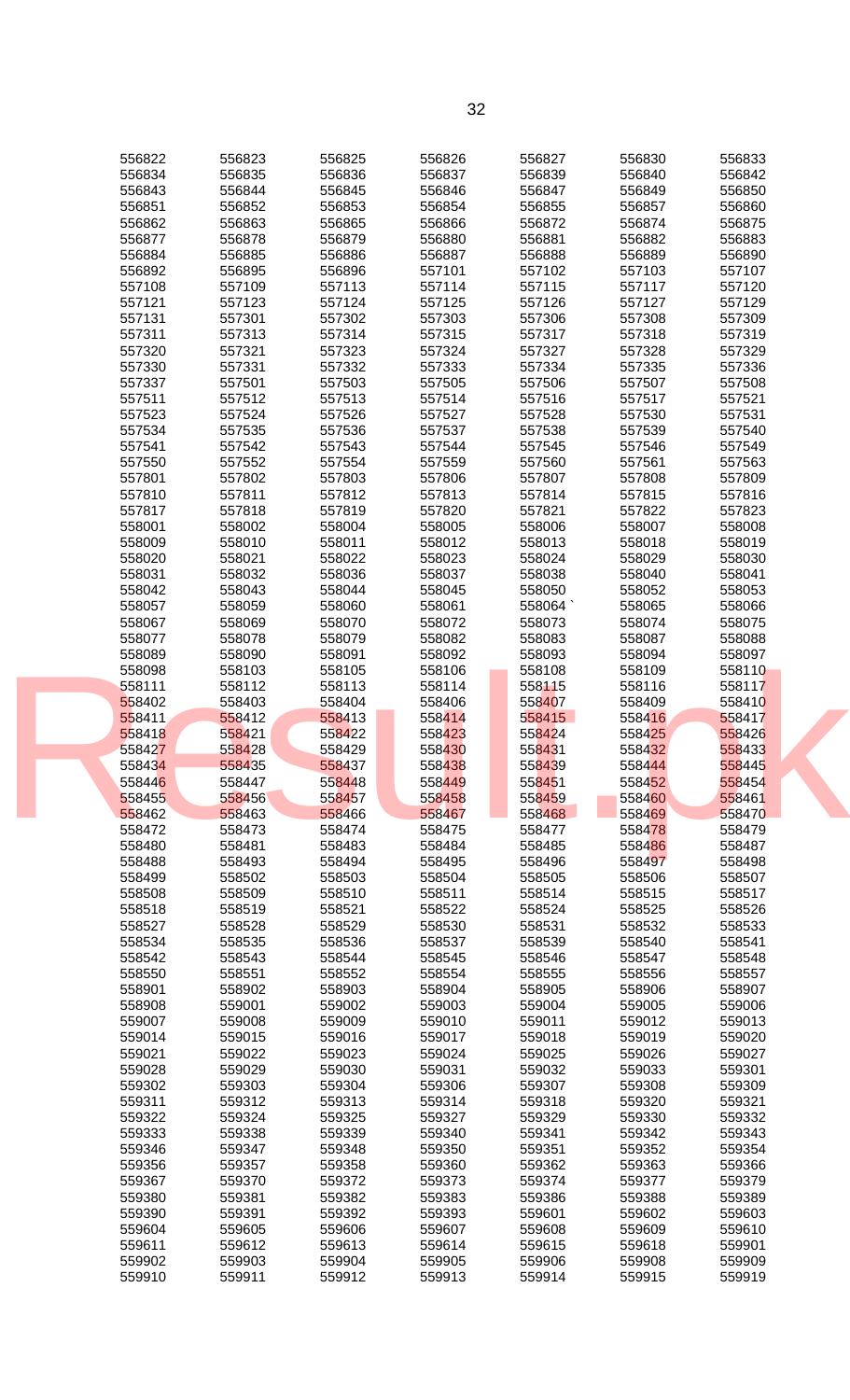| 559921           | 559925           | 559927           | 559928           | 559929           | 559931           | 559932           |  |
|------------------|------------------|------------------|------------------|------------------|------------------|------------------|--|
| 559933           | 559934           | 559935           | 559937           | 559939           | 559941           | 559942           |  |
| 559943           | 559944           | 559945           | 559946           | 559947           | 559948           | 560301           |  |
|                  |                  |                  |                  |                  |                  |                  |  |
| 560302           | 560303           | 560305           | 560306           | 560307           | 560308           | 560309           |  |
| 560311           | 560312           | 560313           | 560314           | 560315           | 560317           | 560318           |  |
| 560319           | 560320           | 560321           | 560322           | 560323           | 560324           | 560325           |  |
|                  |                  |                  |                  |                  |                  |                  |  |
| 560326           | 560330           | 560331           | 560332           | 560333           | 560334           | 560335           |  |
| 560336           | 560337           | 560338           | 560339           | 560340           | 560341           | 560343           |  |
|                  |                  |                  |                  |                  |                  |                  |  |
| 560347           | 560349           | 560350           | 560352           | 560353           | 560354           | 560355           |  |
| 560356           | 560357           | 560358           | 560360           | 560361           | 560363           | 560365           |  |
| 560366           | 560367           | 560368           | 560369           | 560370           | 560371           | 560601           |  |
|                  |                  |                  |                  |                  |                  |                  |  |
| 560602           | 560604           | 560605           | 560606           | 560607           | 560608           | 560609           |  |
| 560610           | 560611           | 560612           | 560613           | 560614           | 560615           | 560616           |  |
| 560617           | 560618           | 560619           | 560620           | 560621           | 560622           | 560623           |  |
|                  |                  |                  |                  |                  |                  |                  |  |
| 560624           | 560625           | 560626           | 560627           | 560628           | 560629           | 560630           |  |
| 560631           | 560632           | 560633           | 560634           | 560635           | 560636           | 560637           |  |
| 560638           | 560639           | 560640           | 560641           | 560642           | 560643           | 560644           |  |
|                  |                  |                  |                  |                  |                  |                  |  |
| 560645           | 560646           | 560647           | 560648           | 560649           | 560650           | 560651           |  |
| 560652           | 560653           | 560654           | 560656           | 560657           | 560658           | 560659           |  |
| 560660           | 560661           | 560662           | 560663           | 560664           | 560665           | 560666           |  |
|                  |                  |                  |                  |                  |                  |                  |  |
| 561001           | 561128           | 561132           | 561136           | 561139           | 561143           | 561144           |  |
| 561145           | 561146           | 561149           | 561150           | 561151           | 561152           | 561153           |  |
| 561154           | 561155           | 561158           | 561159           |                  |                  | 561162           |  |
|                  |                  |                  |                  | 561160           | 561161           |                  |  |
| 561163           | 561164           | 561165           | 561167           | 561169           | 561170           | 561173           |  |
| 561174           | 561178           | 561180           | 561181           | 561185           | 561194           | 561195           |  |
|                  |                  |                  |                  |                  |                  |                  |  |
| 561196           | 561197           | 561198           | 561199           | 561200           | 561205           | 561579           |  |
| 561580           | 561581           | 561582           | 561583           | 561584           | 561585           | 561586           |  |
| 561587           | 561588           | 561589           | 561590           | 561591           | 561592           | 561593           |  |
|                  |                  |                  |                  |                  |                  |                  |  |
| 561594           | 561595           | 561596           | 561597           | 561598           | 561599           | 561600           |  |
| 561601           | 561602           | 561603           | 561604           | 561605           | 561606           | 561613           |  |
| 561614           | 561615           | 561618           | 561619           | 561621           | 562071           | 562072           |  |
|                  |                  |                  |                  |                  |                  |                  |  |
| 562073           | 562074           | 562075           | 562076           | 562077           | 562079           | 562080           |  |
| 562081           | 562082           | 562084           | 562085           | 562086           | 562087           | 562088           |  |
| 562089           | 562090           | 562091           | 562093           | 562094           | 562096           | 562097           |  |
|                  |                  |                  |                  |                  |                  |                  |  |
| 562098           | 562100           | 562101           | 562102           | 562103           | 562104           | 562105           |  |
| 562106           | 562107           | 562108           | 562109           | 562110           | 562111           | 562120           |  |
|                  |                  |                  |                  |                  |                  |                  |  |
| 562121           | 562402           | 562403           | 562406           | 562535           | 562537           | 562540           |  |
| 562542           | 562546           | 562547           | 562549           | 562551           | 562552           | 562554           |  |
| 562557           | 562558           | 562559           | 562560           | 562561           | 562562           | 562563           |  |
|                  |                  |                  |                  |                  |                  |                  |  |
| 562564           | 562565           | 562567           | 562568           | 562569           | 562570           | 562571           |  |
| 562572           | 562573           | 562574           | 562575           | 562576           | 562578           | 562579           |  |
| 562580           | 562581           | 562582           | 562583           | 562586           | 562587           | 562588           |  |
|                  |                  |                  |                  |                  |                  |                  |  |
| 562589           | 562590           | 562591           | 562592           | 562593           | 562609           | 562615           |  |
| 562616           | 562617           | 562619           | 562622           | 562623           | 562625           | 562630           |  |
| 562632           | 563017           | 563054           | 563055           | 563056           | 563057           | 563058           |  |
|                  |                  |                  |                  |                  |                  |                  |  |
| 563059           | 563063           | 563064           | 563065           | 563066           | 563363           | 563368           |  |
| 563369           | 563370           | 563371           | 563372           | 563373           | 563375           | 563376           |  |
| 563377           | 563378           | 563379           | 563380           | 563381           | 563382           | 563383           |  |
|                  |                  |                  |                  |                  |                  |                  |  |
| 563384           | 563398           | 563400           | 563667           | 563668           | 563669           | 563670           |  |
| 563671           | 563672           | 563673           | 563674           | 563675           | 563676           | 563677           |  |
| 563678           | 563679           | 563680           | 563681           | 563682           | 563683           | 563684           |  |
|                  |                  |                  |                  |                  |                  |                  |  |
| 563685           | 563686           | 563687           | 563688           | 563689           | 563690           | 563691           |  |
| 563692           | 563693           | 563698           | 563699           | 563700           | 563701           | 563702           |  |
| 563705           | 563706           | 563707           | 563708           | 563710           | 564034           | 564035           |  |
|                  |                  |                  |                  |                  |                  |                  |  |
| 564036           | 564037           | 564038           | 564039           | 564040           | 564041           | 564046           |  |
| 564048           | 564321           | 564377           | 564378           | 564379           | 564380           | 564382           |  |
| 564383           | 564384           | 564386           | 564388           | 564390           | 564391           | 564392           |  |
|                  |                  |                  |                  |                  |                  |                  |  |
| 564393           | 564394           | 564396           | 564397           | 564398           | 564399           | 564400           |  |
|                  |                  |                  |                  |                  |                  |                  |  |
| 564401           | 564403           | 564404           | 564406           | 564407           | 564408           | 564409           |  |
|                  |                  |                  |                  |                  |                  |                  |  |
| 564410           | 564411           | 564412           | 564414           | 564416           | 564417           | 564418           |  |
| 564419           | 564424           | 564426           | 564440           | 564441           | 564449           | 564450           |  |
| 564453           | 564454           | 564913           | 564915           | 564918           |                  | 564923           |  |
|                  |                  |                  |                  |                  | 564922           |                  |  |
| 564924           | 564925           | 564926           | 564927           | 564928           | 564929           | 564930           |  |
| 564931           | 564932           | 564933           | 564934           | 564935           | 564936           | 564940           |  |
| 564949           | 564955           | 564968           | 564970           | 564971           | 564972           | 564979           |  |
|                  |                  |                  |                  |                  |                  |                  |  |
| 564995           | 564996           | 565002           | 565005           | 565009           | 565014           | 565019           |  |
| 565021           | 565022           | 565030           | 565033           | 565034           | 565036           | 565037           |  |
| 565038           | 565039           | 565041           | 565042           | 565043           | 565044           | 565045           |  |
|                  |                  |                  |                  |                  |                  |                  |  |
| 565303           | 565304           | 565306           | 565441           | 565443           | 565444           | 565445           |  |
| 565446<br>565453 | 565447<br>565454 | 565448<br>565455 | 565449<br>565456 | 565450<br>565457 | 565451<br>565463 | 565452<br>565465 |  |